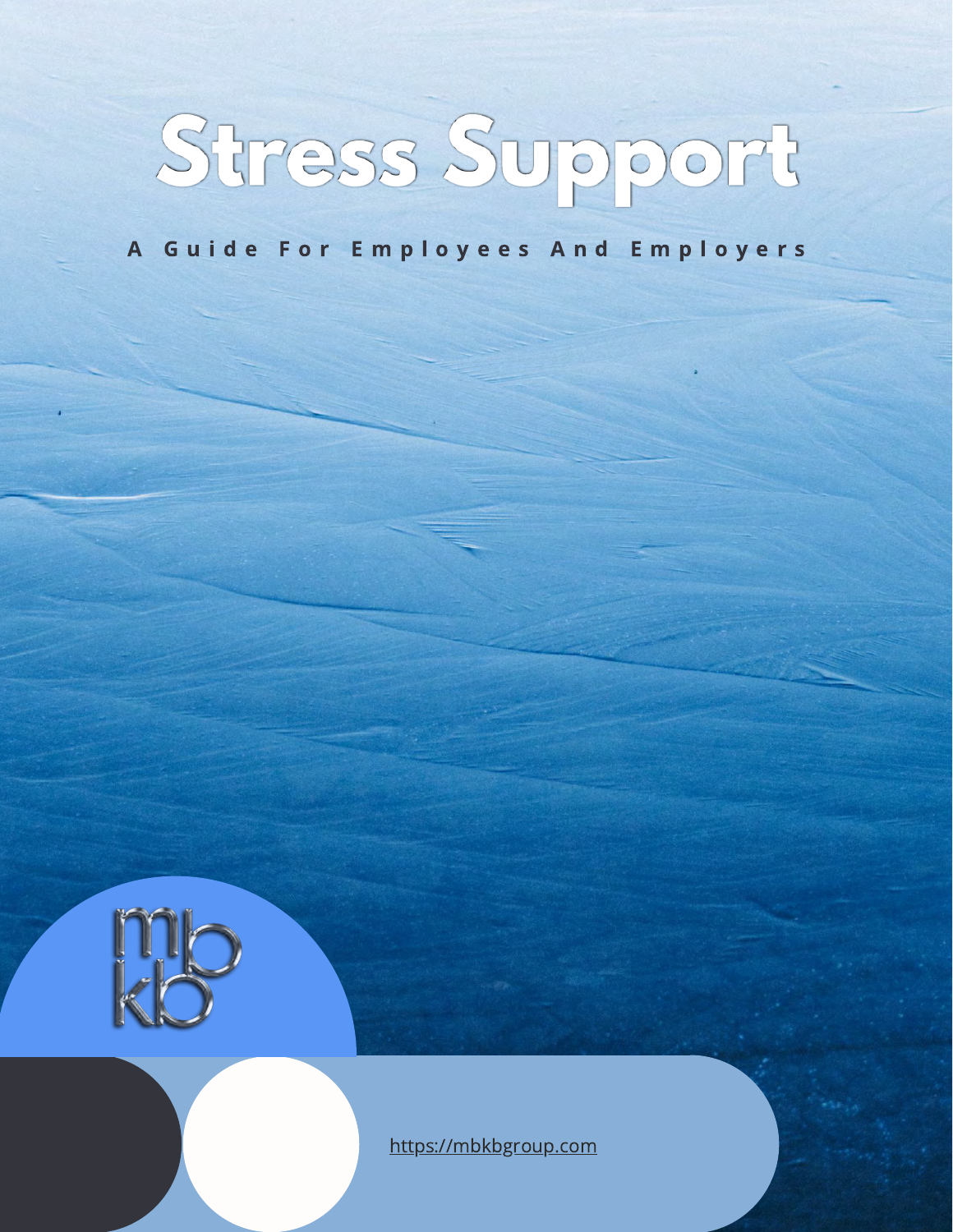

**5**

# **Table of Contents**

[What can cause stress at](#page-2-0) **[3](#page-2-0)** work?

[What external factors can](#page-3-0) increase stress levels?

How can stress affect us?

[As an employee, what can I](#page-5-0) do if I feel stressed?

[Stress busters and self](#page-6-0)help

[As a manager, what can I](#page-8-0) do to help an employee who is stressed?

[Safeguarding and Welfare](#page-9-0) within MBKB **[10](#page-9-0)**

**[11](#page-10-0)** [Resources and References](#page-10-0)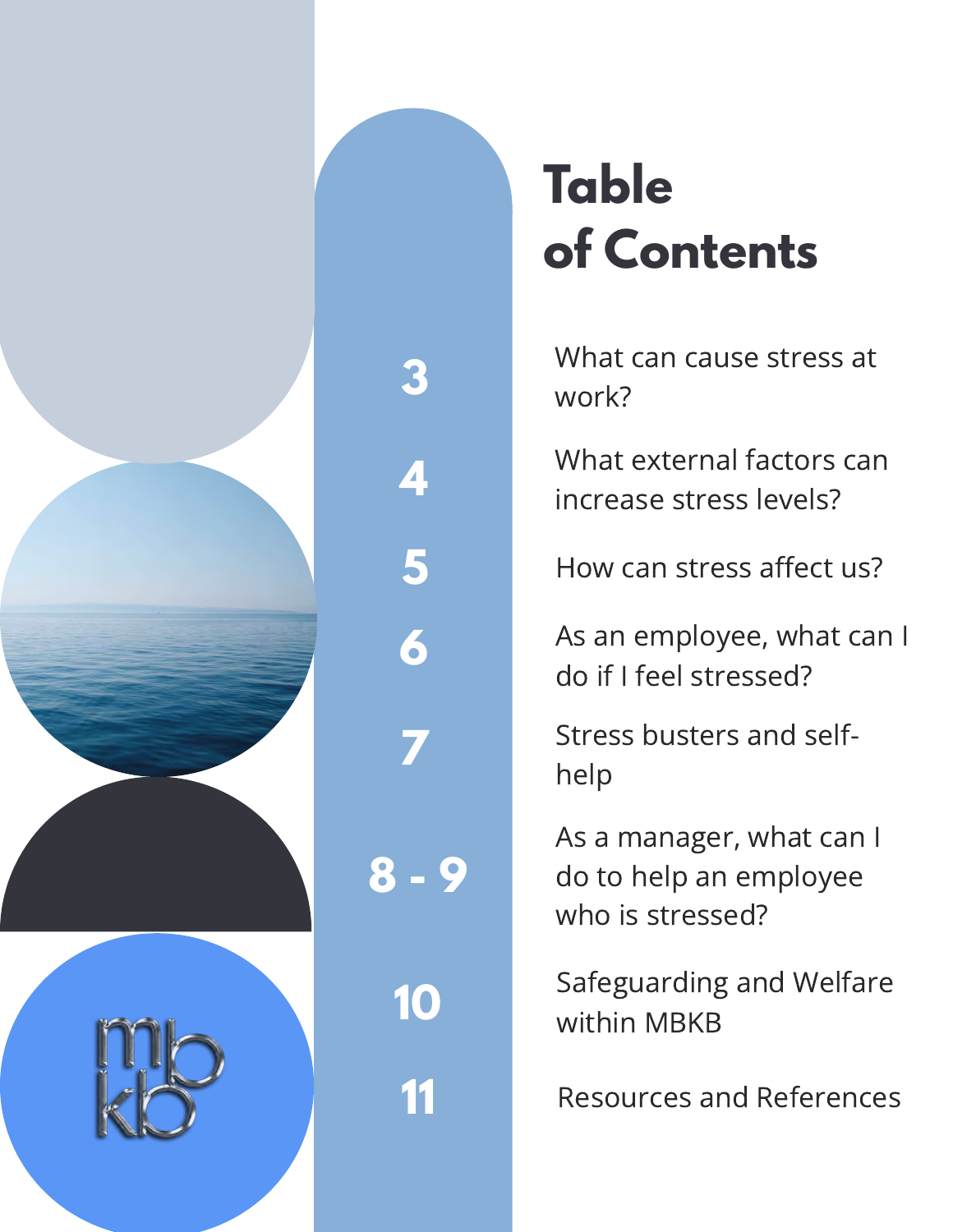### <span id="page-2-0"></span>**What can cause stress at work?**

Various factors can affect stress levels at work, but HSE (Health and Safety Executive) suggest six main areas that can cause stress levels to increase at work. These are relationships, work demands, support, control, change and role.

Employees may feel:

- Relationships with work colleagues or managers are not positive ones and are causing them distress.  **(+1.4%)**
- The demands of their job are too much for them to cope with or keep up with.
- They are not being adequately supported with their job role to enable them to fulfil their duties.
- They are not able to carry out their role effectively due to being unable to control how they do this.
- Change happens too often or not enough within their workplace, changes are not communicated well or they are not consulted before change happens/ about changes needed.
- Their role is difficult to understand or not made clear to them.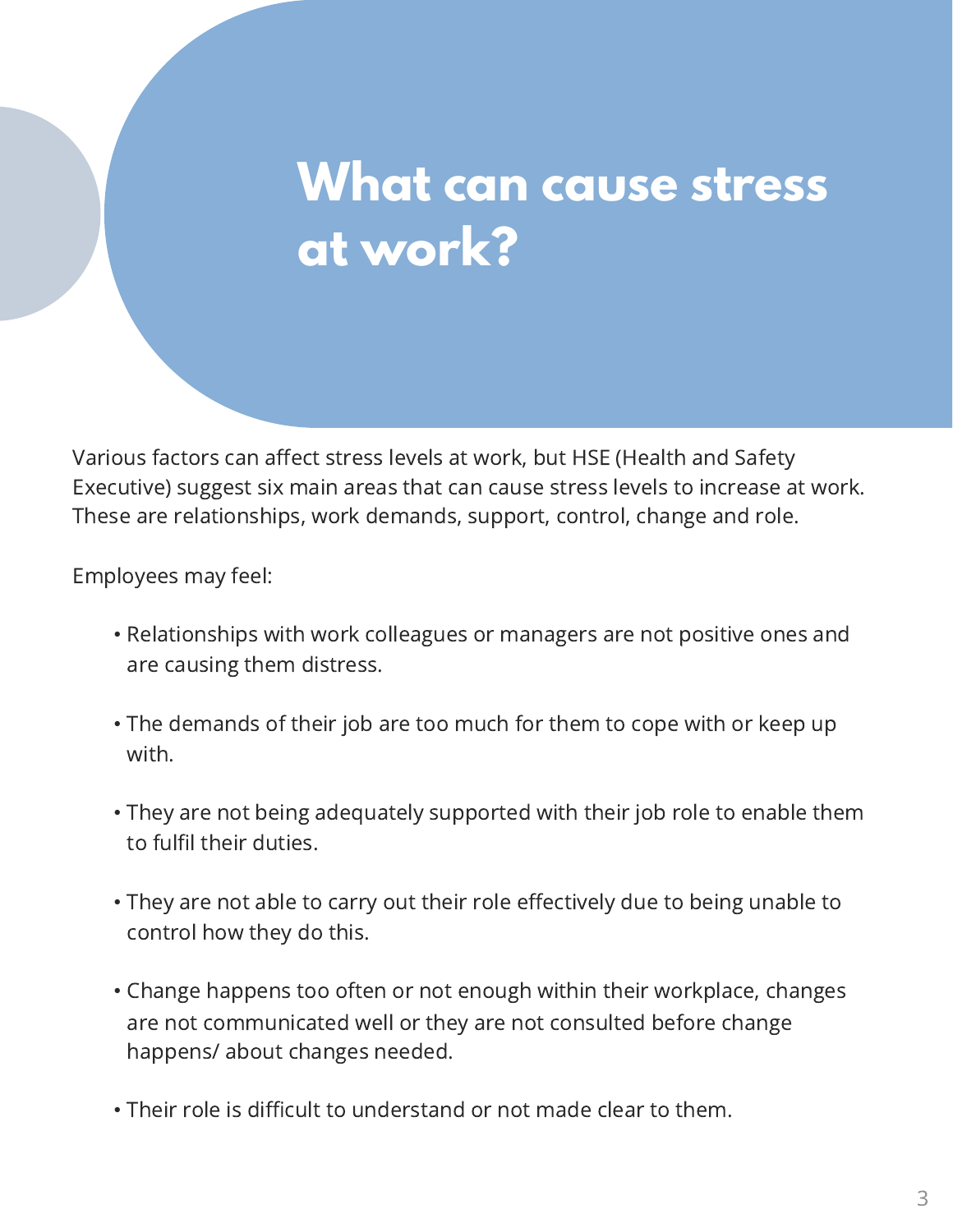# **What external factors can increase stress levels?**

<span id="page-3-0"></span>There are many factors outside of the workplace that can affect stress levels.

Currently we are facing worries or anxieties that we may have never experienced in our lifetimes before, such as the Covid pandemic, the crisis in Ukraine and the cost of living rising dramatically.

If you feel you need some 'time out' from hearing about these issues then consider limiting the news and be careful what you take in.

Only consider information on reputable news sites and ignore posts on social media that are simply people's opinion or from sites that are less well known.

Perhaps choose a specific time to check the news rather than viewing it several times per day and if you are finding having too much information overwhelming, limit social media use and 'mute' trigger words.

You could also write down your worries and anxious thoughts in a notebook.

This will allow yourself time to get these thoughts out of your head and you can even set a timer to allow you to focus on these for a set amount of time, before closing your book and trying to focus on something else.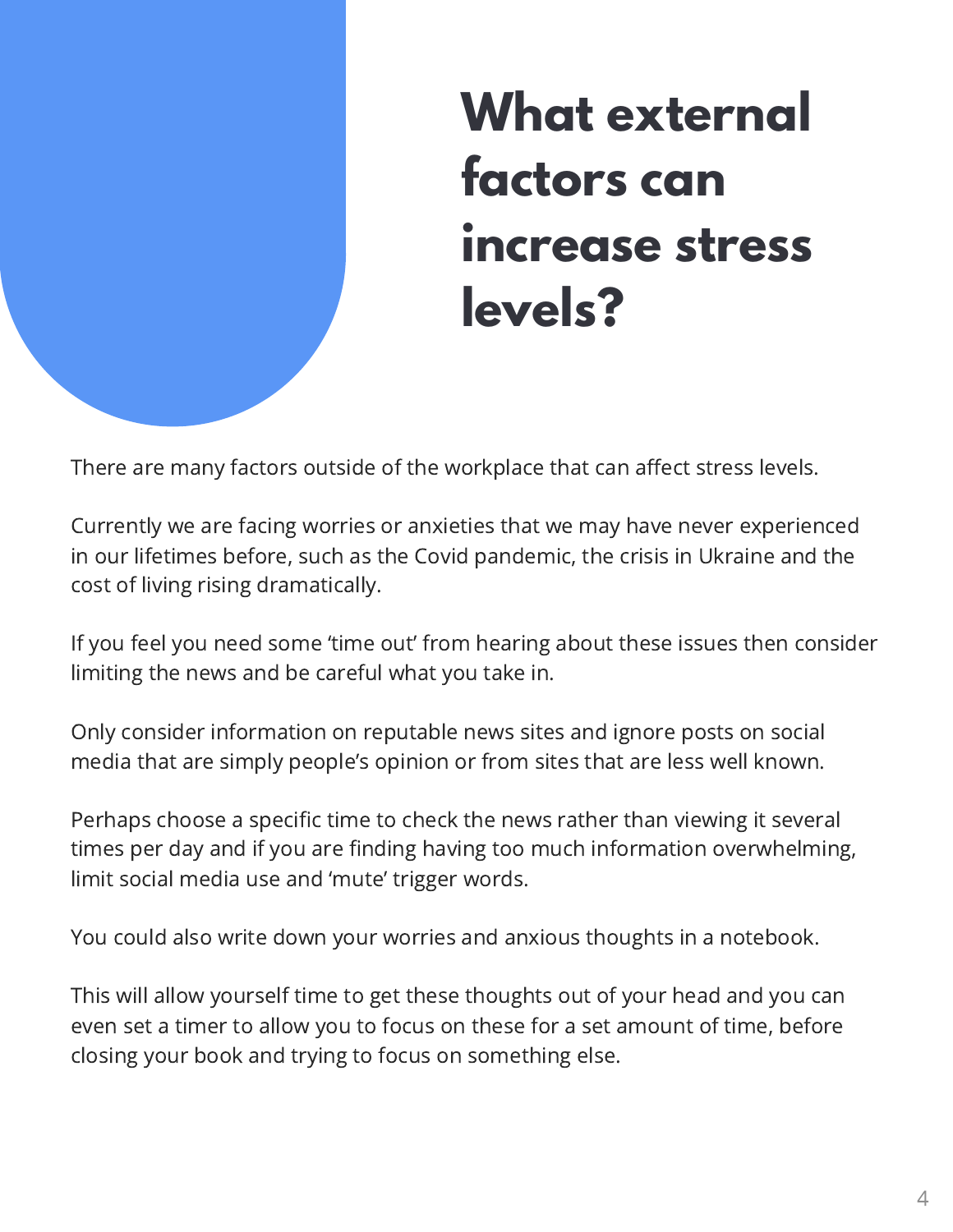# **How can stress affect us?**

"Stress affects everyone in different ways and we all have different tolerance levels; Some of us may be more susceptible to feeling stressed due to certain factors which may include age, mental health, skills and experience and disabilities." HSE outlines the below:

#### "Signs of stress in teams"

There may be signs of stress in a team, like:

- Arguments
- Higher staff turnover
- More reports of stress
- More sickness absence
- Decreased performance
- More complaints and grievances

#### "Signs of stress in a worker"

A change in the way someone acts can be a sign of stress, for example they may:

- Withdrawing they might not be as talkative or communicative in meetings, appearing distant or short over message/ emails/ phone calls
- Take more time off
- Arrive for work later
- Be more twitchy or nervous

A change in the way someone thinks or feels can also be a sign of stress, for example:

- Mood swings
- Being withdrawn
- Loss of motivation, commitment and confidence
- Increased emotional reactions being more tearful, sensitive or aggressive" [1]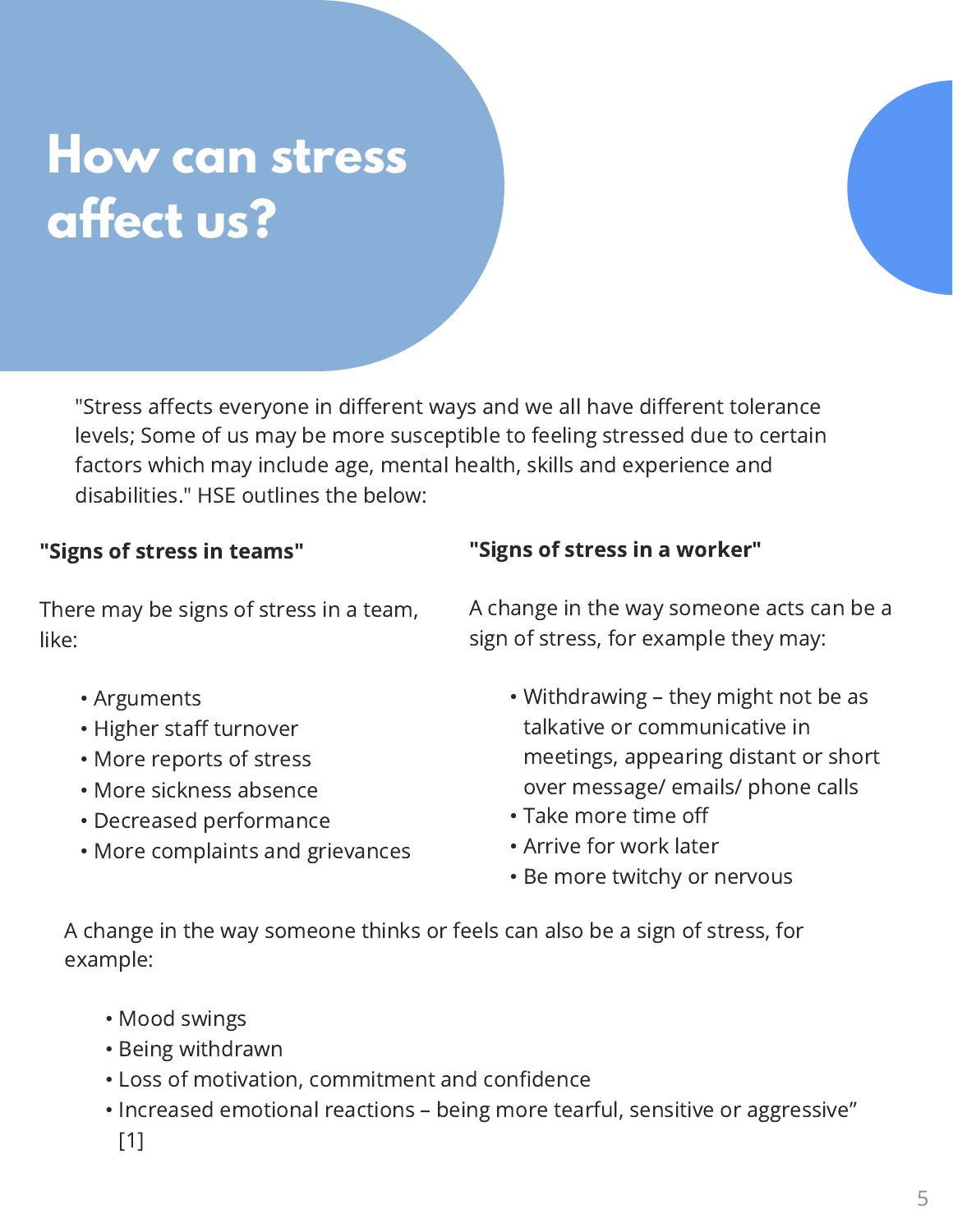## <span id="page-5-0"></span>**As an employee, what can I do if I feel stressed?**

The first thing to do is to acknowledge how you are feeling. You may find you are having negative thoughts, find it harder to make decisions, you may feel isolated, nervous or anxious and feel unable to concentrate on your work role. Remind yourself that there are steps you can take to try and reduce your stress levels:

- Talk to someone Talking to your manager is really important if you are feeling stressed and the sooner you do this, the better, so that you can work together to stop the situation from escalating. If you feel your manager could be a  **(+1.4%)** contributing factor to your stress levels, then access your workplace policies and procedures to see who else you can discuss this with. It might be that you can talk to someone else within your workplace such as a HR department, a pastoral lead or another manager, or you may wish to talk to a union representative or ACAS (see resource list for more information on ACAS).
- Discuss with your tutor we can facilitate a discussion during a formal review with us, you and your manager if you would like us to.
- If you feel you need to talk to a healthcare professional, then make an appointment with your GP. They will listen to your concerns and offer you help and advice.
- You could also access your workplace's occupational health or employee assistance programme if there is one available.
- Complete a 'Wellness Action Plan' and share this with your manager. This helps you to map out what causes you stress and what helps keep you mentally well. See our resource section for a link to the template.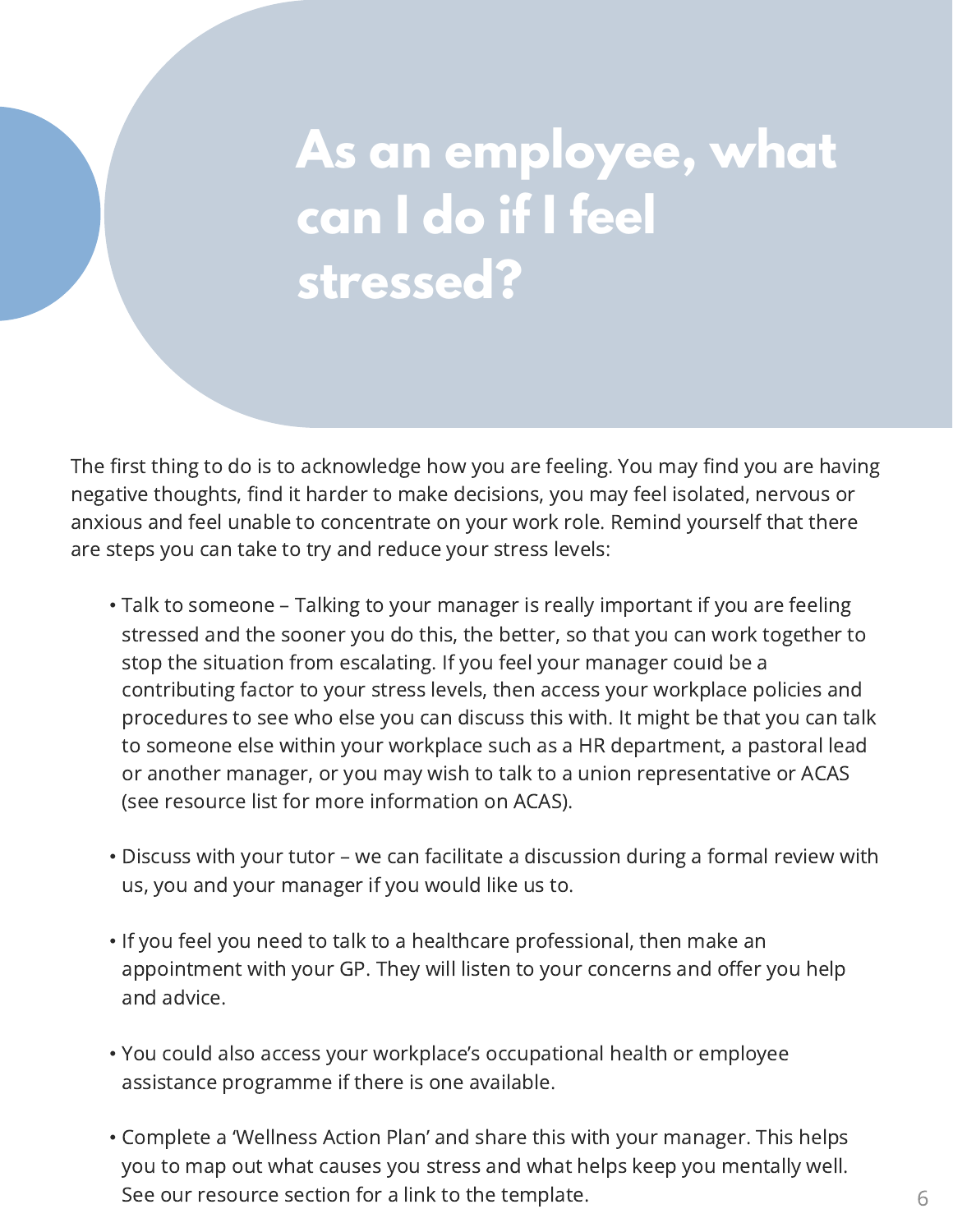# <span id="page-6-0"></span>**Stress buster and self-help**

There are steps you can take to try and relieve stress levels, and there are also actions to avoid.

Avoid unhealthy coping mechanisms such as smoking more, drinking more alcohol or turning to other substances. Instead, try to increase the amount of exercise you are doing each day as this can help relieve stress, along with healthy eating, connecting with others and having some 'me' time. See the NHS resource at the end of this guide for 10 stress busters and helpful audio guides.

Mindfulness and meditation can also help you to feel calm and focus on the here and now, rather than worrying about things that may not happen. It can help you feel more prepared to deal with stressful situations. There are many different forms of mindfulness, but one example is mindful meditation:

"This involves sitting quietly to focus on your breathing, thoughts, sensations in your body or things you can sense around you. Try to bring your attention back to the present if your mind starts to wander. Many people also find that yoga helps them to concentrate on their breathing and focus on the present moment." – Mind Mental Health Charity [2]. You can find videos for guided meditations in our resource section.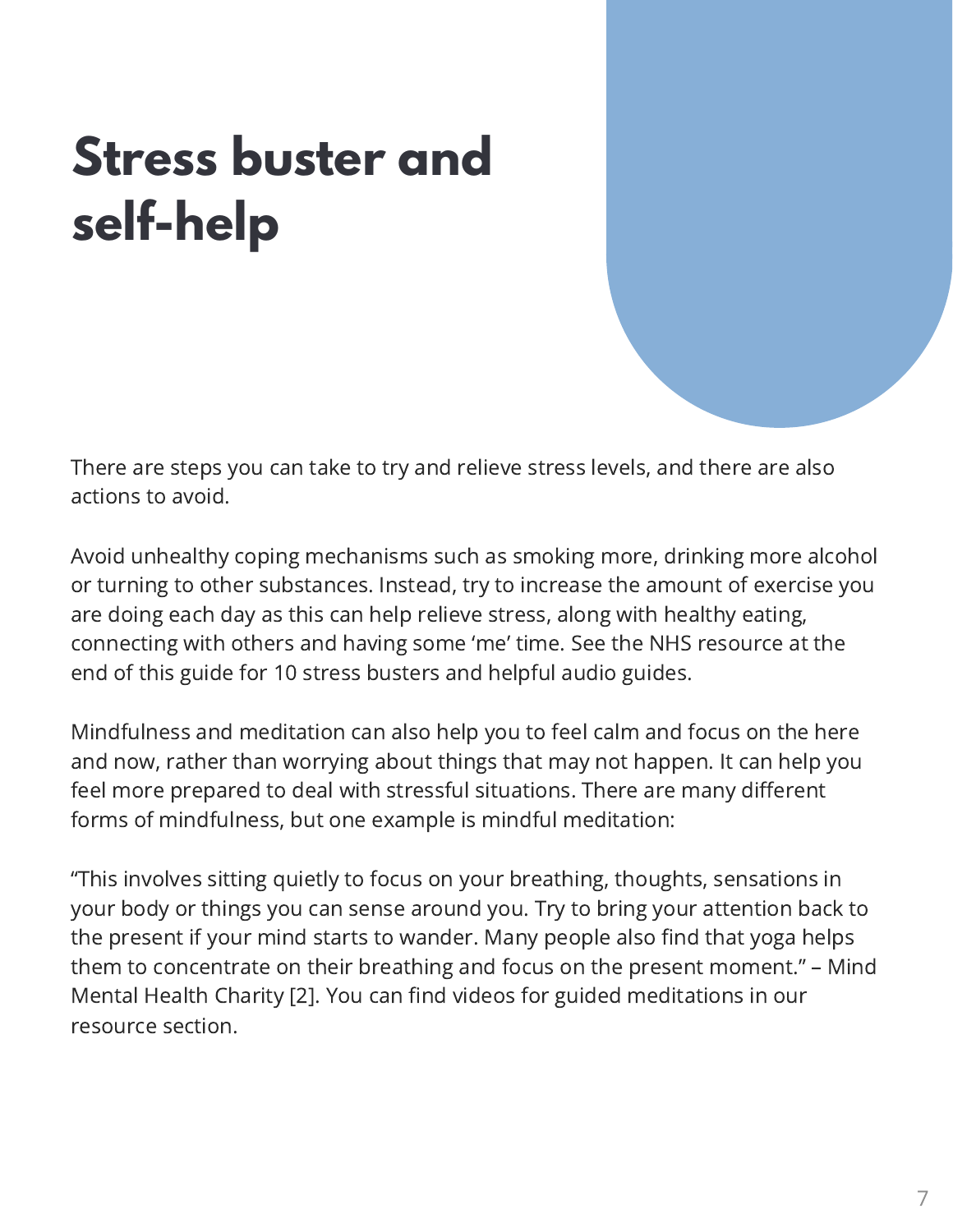## <span id="page-7-0"></span>**As a manager, what can I do to help an employee who is stressed?**

Employers are required to assess the risks to employees from stress and share this with all employees. HSE provide a template stress risk assessment if this is required and we have provided a link to this in the resource section of this guide.

Another proactive step is to introduce 'Wellness Action plans' for all team members who wish to have one.

These are not just for people who are feeling stressed, we should promote that all team members have one in place, so that their managers are able to identify what to do should they become stressed or have a change in their mental wellbeing.

Mind, the mental health charity, have created a template to use and this is available in the resource section of this booklet.

There are steps you can take if you start to notice changes or become concerned about a member of your team:

• Talk openly and honestly with your team member – ensure you choose the right environment for this discussion; Find a quiet, confidential and relaxed space for this discussion and hold the chat in an informal and relaxed way. Let your employee know why you are concerned and ask them open ended questions as to how they are, how they are finding things at work and ask them if there is anything in particular causing their stress levels to rise in the workplace? Demonstrate active listening and try not to interrupt until the team member has finished talking.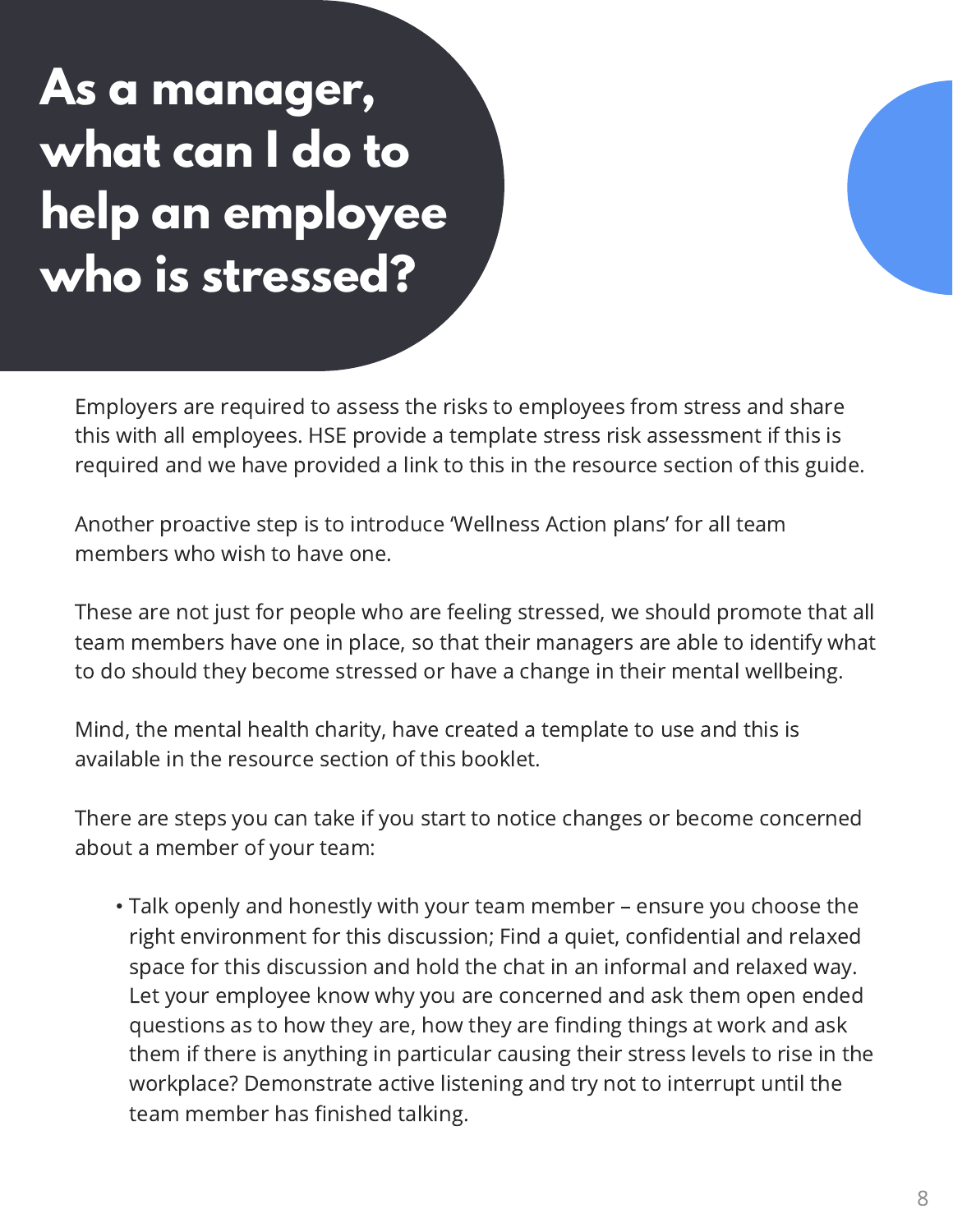<span id="page-8-0"></span>**As a manager, what can I do to help an employee who is stressed? Continued.**

- Have regular discussions during 1-1s about their wellbeing to keep an eye on the situation, so that you are able to step in when needed to support. You may wish to increase the frequency of 1-1s if you are concerned about a team member.
- Provide mediation where needed, if your team member is having difficulties with another colleague. You can plan in regular team building activities for the whole team once the situation is resolved to try and maintain positive working relationships.
- Be open to your team member's feedback about your management and communication style and consider any reasonable changes you may be able to make to resolve the situation.
- Access HSE's 'Stress Talking Toolkits' See our resource section for the link to these. There are a range of toolkits which can be used by line managers or team leaders, senior managers, HR and occupational health providers.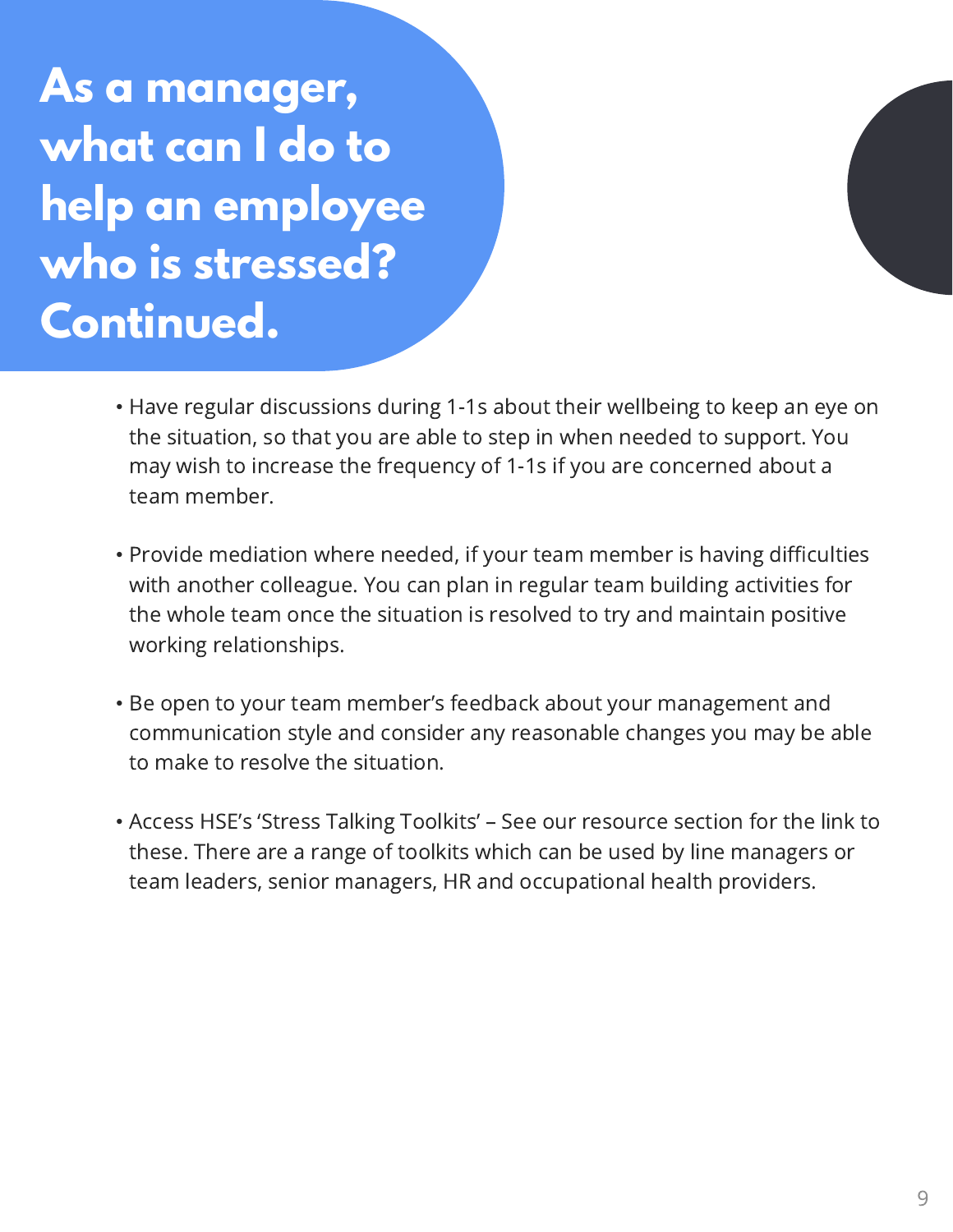## <span id="page-9-0"></span>**Safeguarding and Welfare within MBKB**

MBKB have a dedicated safeguarding and welfare team to support our apprentices and employers. You can contact us on the phone numbers below or email us at [welfare@mbkbgroup.com.](mailto:welfare@mbkbgroup.com)

#### **Safeguarding Team**



**Designated Safeguarding Lead Katie Biggs** Tel: 07940353947



**Deputy Designated Safeguarding Lead Danni Northall** Tel: 07957220374

For further support, you can also access MBKB's wellbeing handbook which can be found on all of our apprentice's Smart Assessor portfolios.

You can access this by going to your dashboard and clicking on the blue wellbeing tile.



**Deputy Designated Safeguarding Lead Julie Fellows** Tel: 07432315672